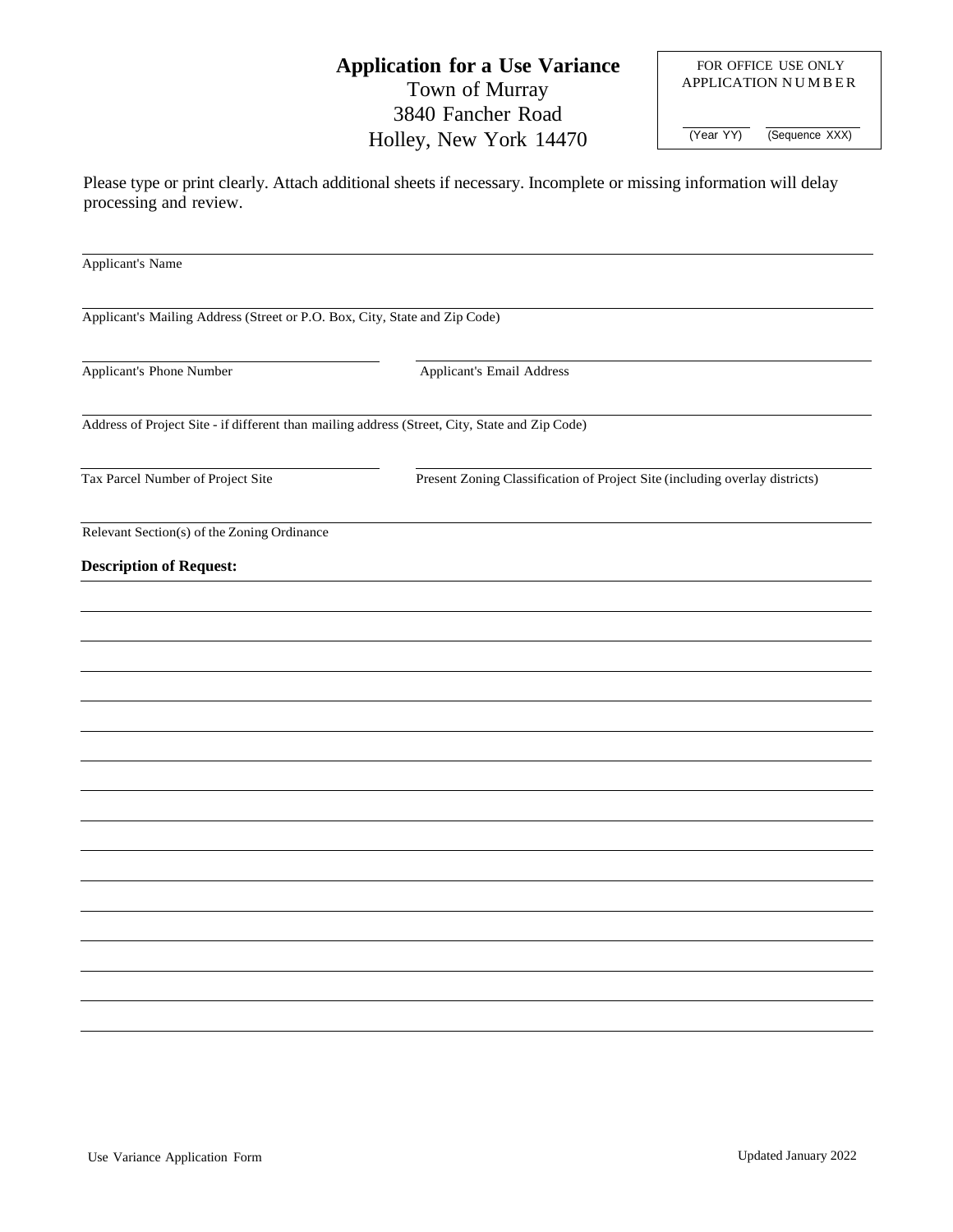## **Application for a Use Variance - continued**

**The project site is located within:** (check all that apply)

Flood Hazard Area  $\Box$  (See Note 1) Orleans County Agricultural District  $\Box$  (See Note 3) Within 100 feet of a NYSDEC Wetland  $\Box$  (See Note 2) Within 150 feet of Sandy Creek  $\Box$  (See Note 4)

- Note I Projects within a flood hazard area must comply with Town of Murray Local Law No. I of 1989.
- Note 2 Attach copies of all wetland permits, approvals or exemption letters obtained from the NYSDEC.
- Note 3 An Agricultural Data Statement may be required. See Murray Zoning Ordinance §847
- Note 4 A Streambank Development Permit may be required. See Murray Zoning Ordinance §475

**Is the proposed action subject to review under the State Environmental Quality Review Act (SEQR)?**

Yes  $\Box$  No  $\Box$  If Yes, the applicant must complete Part I of the Environmental Assessment Form

The applicant must attach a scaled site plan. In general, the plan must contain the information listed below. Refer to §302 and §I 004 in the Town of Murray Zoning Ordinance for specific site plan requirements.

- Boundaries of the property, lot line dimensions, north arrow, drawing scale and date of preparation
- Existing and proposed structures (including overall dimensions, heights, square footage).
- Existing and proposed driveways, parking areas, roads, rights-of-way, easements (including dimensions).
- Front, side and rear setbacks of all existing and proposed structures from lot lines.
- Location of ponds, streams, creeks, wetlands, flood hazard areas.
- Location and dimensions of existing and proposed septic systems and drinking water wells.
- Location and dimensions of site features such as signs, fences, retaining walls, patios, decks, culverts.

#### **Justification for a Use Variance**

§267-b of New York State Town Law and §833 of the Town of Murray Zoning Ordinance establish specific criteria that must be met in order for a use variance to be approved by the Zoning Board of Appeals.

On a separate sheet of paper, the applicant must answer each of the following questions in detail and attach supporting documentation as necessary:

- 1. Explain how you will be deprived of economic use or benefit of your property unless it can be used for the purpose you request. You must provide competent financial evidence that the land in question, if used for each and every permitted use under the zoning regulation for the particular zoning district, will not yield a reasonable return.
- 2. Explain why the alleged hardship relating to the property is unique, and why the hardship does not apply to a substantial portion of the zoning district or neighborhood.
- 3. Explain why the use variance, if granted, will not alter the essential character of the neighborhood.
- 4. Explain why the alleged hardship is not self-created.

### *Applicant shall reimburse the Town for all direct costs, including but not limited to legal, engineering, and/or consultant review of application, if deemed necessary. Approval contingent upon all fees being paid.*

I certify that the information provided on this application form and all supporting documentation is true to the *best of my knowledge.*

Signature of Applicant Date Date of Applicant Date of Applicant Date Date of Applicant Date of Applicant Date of Applicant Date of Applicant Date of Applicant Date of Applicant Date of Applicant Date of Applicant Date of A

Signature of Zoning Enforcement Officer Date and School and School and School and School and Date Date Date Date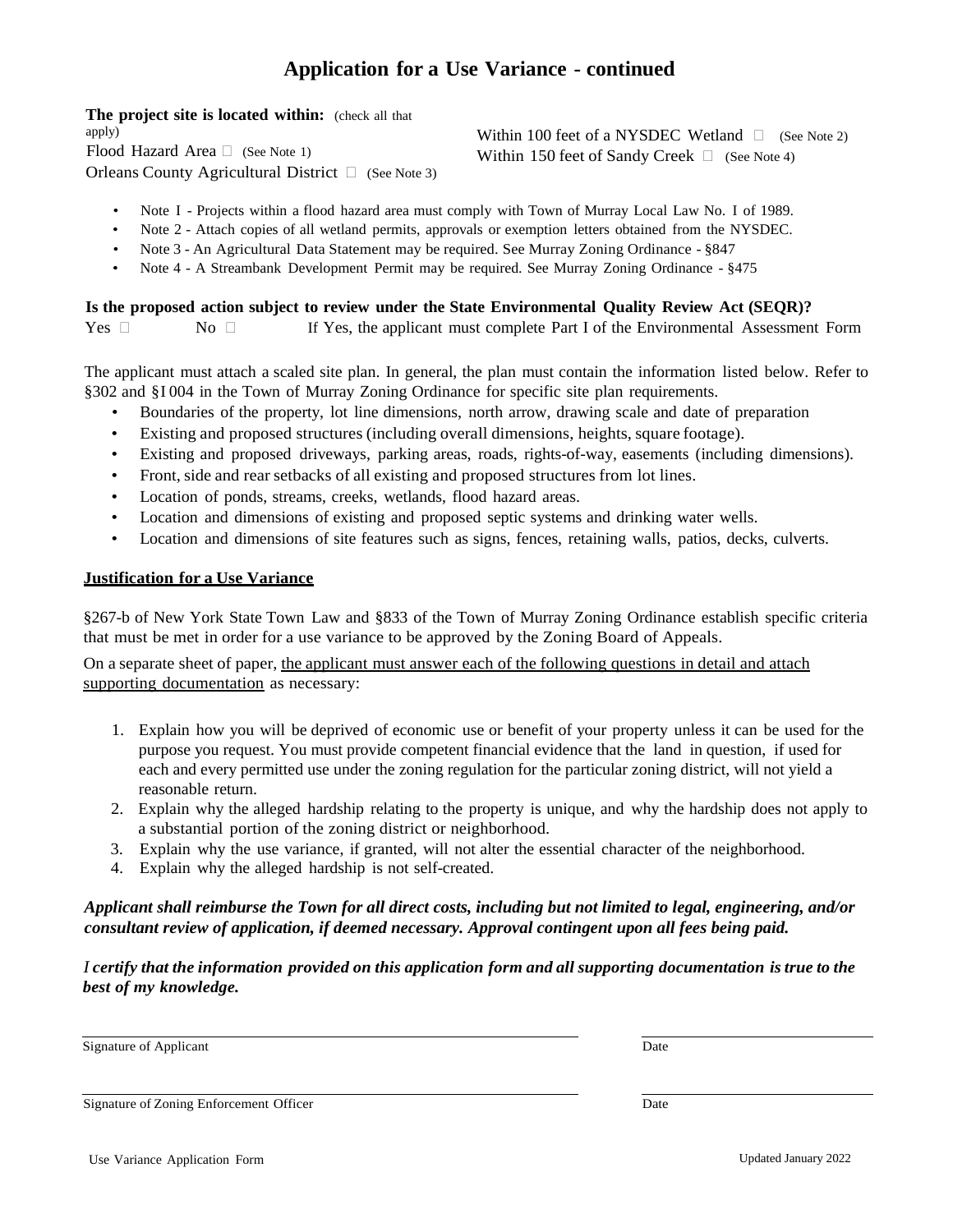## **Application for a Use Variance - continued**

The applicant must provide the names and mailing addresses of ALL persons who own property within 500 feet of any lot line of the project site.

- This information is required to legally process the application. Attach additional sheets if necessary.
- No action will be taken on this matter until this information is provided.
- Names and mailing addresses can be obtained from the Town of Murray Assessor (phone 638-5255) or the Orleans County Real Property Tax Service (589-5400).

| Name<br>__________________                                                                                                                                                                                                    |                                                                                                                       |
|-------------------------------------------------------------------------------------------------------------------------------------------------------------------------------------------------------------------------------|-----------------------------------------------------------------------------------------------------------------------|
|                                                                                                                                                                                                                               |                                                                                                                       |
|                                                                                                                                                                                                                               |                                                                                                                       |
|                                                                                                                                                                                                                               |                                                                                                                       |
|                                                                                                                                                                                                                               |                                                                                                                       |
| <u> 1989 - Johann Stein, marwolaethau a bhann an t-Amhair ann an t-Amhair an t-Amhair an t-Amhair an t-Amhair an</u>                                                                                                          |                                                                                                                       |
|                                                                                                                                                                                                                               |                                                                                                                       |
|                                                                                                                                                                                                                               |                                                                                                                       |
|                                                                                                                                                                                                                               |                                                                                                                       |
| the control of the control of the control of the control of the control of the control of the control of the control of the control of the control of the control of the control of the control of the control of the control | <u> 1989 - Johann Stein, marwolaethau a bhann an t-Amhain ann an t-Amhain an t-Amhain an t-Amhain an t-Amhain an </u> |
| Name<br>__________________                                                                                                                                                                                                    | Name                                                                                                                  |
|                                                                                                                                                                                                                               |                                                                                                                       |